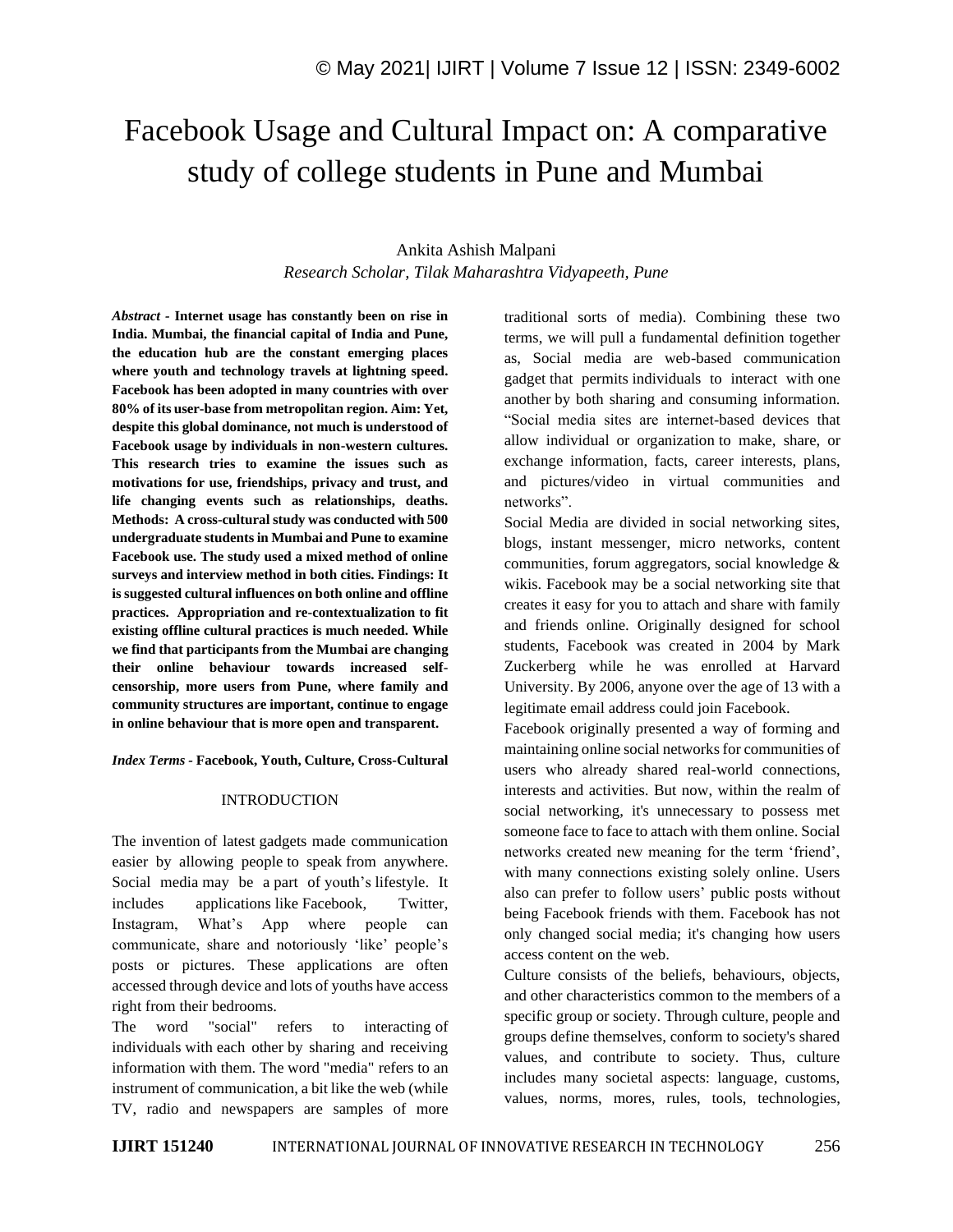products, organizations, and institutions (Chawla & Mohapatra, 2017).

Mumbai, previously referred to as Bombay, may be a bustling metropolis and is that the fourth most populous city within the world. With the very best GDP in India, Mumbai is every Indian's urban dream. The culture of this metro city may be a boisterous blend of cuisines, languages, food, fine arts, cinema and festivals. The city-dwellers, often labelled because the 'Mumbaikars', lead a really fast-paced life and spend a big time of their lives commuting from one place to a different . aside from being one among the most important metropolitan cities within the country, Mumbai promises a high-adrenaline, foot-tapping, diverse city life to all or any inhabitants. Food and therefore the festivals are the foremost important facets of Mumbai's culture. Every Mumbaikar is hooked in to the local street-fare and therefore the lavish celebrations like Ganesh Chaturthi, Diwali, Christmas and Eid. Since the metropolitan is observing modern trends, the caste, creed and colour of individuals take a backseat during this city, and therefore the fun-loving mentality breaks all boundaries. Also referred to as the 'film city of India', the Bollywood Industry may be a thriving multimillion-dollar industry whose origins dwell this city. Maharashtra's second largest city, Pune is renowned for its education institutions, parks, and forts. referred to as the 'Oxford of the East', Pune, pronounced as poo-nay, want to be referred to as Poona. Major of the youth during this city hails from outside for study or job-related purpose.

# REVIEW OF LITERATURE

Culture shapes beliefs, values and behaviours of a private. With fast evolving development in social media, it's interesting to ascertain how Facebook plays a task in affecting Indian young adults to culture.

Culture is defined as shared behaviours, ideas, and artifacts that make how of life passed from one generation to a different. Every individual has born and mentioned his own culture and their lives are influenced everyday by being surrounded therein same culture. There are many different cultures across the planet and every culture has its own unique identity and way of life. Culture is viewed by different scholars in several way. The shared behaviour learned by members of a society, the way of lifetime of a gaggle of individuals, the complex of shared concepts and patterns of learned behaviour that are handed down from one generation to subsequent through the means of language and imitation (Barnouw 1987)

# Facebook research in non-Western contexts

One of the challenges with Facebook research is that it's almost exclusively focused on users in Western countries and, particularly, the US. for instance, after performing a meta-review of Facebook research conducted up until that point, Nadkarni and Hofmann (2012) determined that not much is understood about how collectivistic cultures use social media sites. Similarly, Wang, Norcie and Cranor (2011) conducted a study on privacy issues and social network use among US, Indian, and Chinese users, and that they noted that there is still a requirement to look at how privacy concerns differ in non-Western, collectivist, and developing countries like those in Africa (see Kumar, 2014 for recent add other developing countries). Nevertheless, a couple of scholars have begun to look at social media use on the African continent. for instance, Bosch (Bosch, 2009) has studied the appliance of Facebook as a tool for teaching and learning among college students in South Africa. She found potential applications for Facebook use amongst the groups she examined, but also noted that there are challenges with applying the technology within the South African context due to technological and language barriers. Wyche and her colleagues have examined Facebook use in rural Kenya and have identified factors that influence commercial uses where resource-constraints impose limitations on use (Wyche, Forte & Schoenebeck, 2013; Wyche, Schoenebeck & Forte, 2013).

Finally, in research examining the way social media use is redefining Nigerian culture, Asmah and colleagues (Asemah, Ekhaeafo and Olaniran, 2013) found that Nigeria's core cultural values were being redefined amongst the youth in the country by their use of social media. While they provide suggestions for stemming this alteration, the important finding from their study for our research is that they demonstrate that social media are having a crucial impact on the way the users view themselves in reference to their own cultural background which this is often largely driven by their own comparisons of their culture thereupon of their perception of Western cultural values.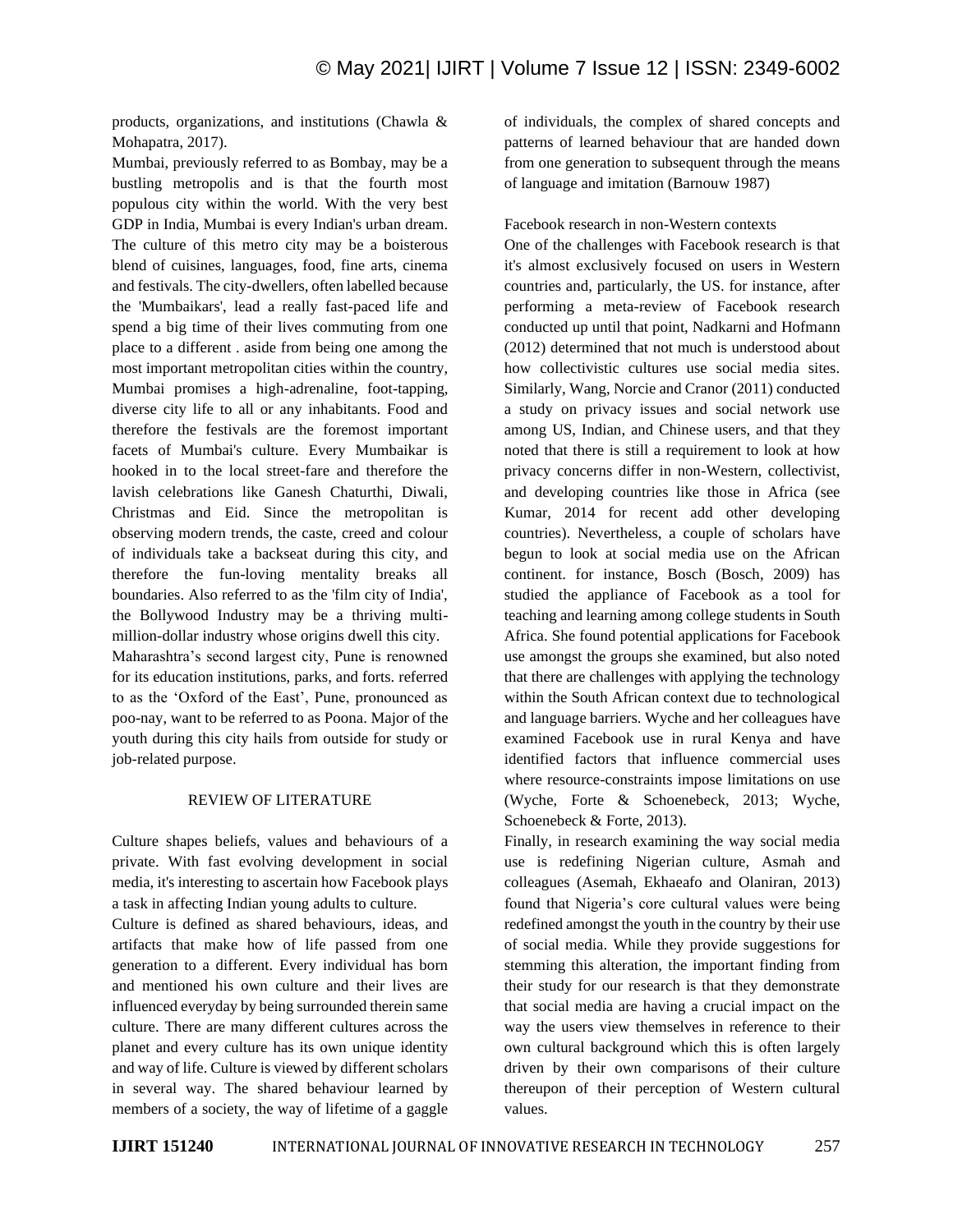# **HYPOTHESIS**

H1: How does the youth use Facebook?

H2: Youth does not prefer speaking about religion on FB

H3: Facebook is not the preferred medium to hear about death

#### RESEARCH METHODOLOGY

While a variety of research methods could have been applied to understand Facebook use in each cultural setting, we determined that a mixed-method data collection methodology was the best way to conduct the research. This is because this is often an exploratory study that has as its goal an understanding of the factors that influence Facebook use in two distinct cultures and, as a result, quite one method offers opportunities to approach the complex dynamics represented in each setting with a methodological lens that's more likely to assist us understand the factors influencing behaviours and attitudes.

For primary study, a mixed-methods approach was used, which comprised an online survey and interview method. A total of 500 undergraduate college students from the Mumbai (250) and Pune (250) participated in our survey.

We used a 10-item online survey instrument that included questions about demographics, general social network sites usage, motivations for use, life-change events (religion, death, a measurement instrument for collectivism/individualism (Wagner, 1995), and a social desirability scale (Crowne & Marlow, 1960).

#### ANALYSIS

The results are organized such that under each topic the survey results are presented first, followed by the detailed findings for each city. We have at times also complemented our findings with a cultural context to enhance interpretation of the data for readers not familiar with the Pune culture

Nature and Frequency of Facebook Activity

The Pune participants were active for an average of 3 years, indicating that most users became active on Facebook when entering college (Table 2). However, the range of the first date of use of Facebook was as early as 2014. Pune users did indicate that they are active on a variety of social media sites (Table 3); however, Pune spent more active time on Facebook than did their Mumbai youth counterparts (Table 2). This difference is likely the result of several reasons: 1) a smaller percentage of Pune users are active on alternative sites such as Twitter and LinkedIn (Table 3); 2) Facebook served as an introduction to social media networking because Pune users had not been active on earlier popular social media sites like MySpace; and, 3) Pune's youth participants mostly accessed Facebook from their cell phones while Mumbai participants reported that they were more likely to access Facebook from their desktop computer, laptop, or iPad (e.g., 81% of Mumbai participants accessed Facebook from their desktops, laptops or ipads versus 36% of the Pune sample group). Both groups indicated that Facebook was their second highest source of news stories (Table 4)

| Facebook Use                                     | Mumbai   | Pune      |
|--------------------------------------------------|----------|-----------|
| Mean length of time on<br>Facebook               | 10 years | 7 years   |
| Mean active time per day                         | 1.35     | 2.6 hours |
| on Facebook                                      | hours    |           |
| Daily postings<br>of<br>Facebook status updates  | 5%       | 23%       |
| Deactivated Facebook at<br>least once            | 32%      | 35%       |
| Table 2: Mean amount of time on Facebook, active |          |           |
| time on Facebook, daily postings                 |          |           |

| Social Media<br>Usage                      | Mumbai | Pune |
|--------------------------------------------|--------|------|
| Facebook                                   | 98%    | 89%  |
| Google+                                    | 20%    | 39%  |
| Twitter                                    | 87%    | 40%  |
| LinkedIn                                   | 44%    | 14%  |
| Other                                      | 15%    | 30%  |
| Table 3: Which websites you use for social |        |      |
| networking? (multiple answers possible)    |        |      |

| News sources        | Mumbai | Pune |
|---------------------|--------|------|
| <b>FB</b>           | 83%    | 64%  |
| Phone (voice, text) | 86%    | 85%  |
| Email               | 42%    | 37%  |
| Newspapers          | 29%    | 48%  |
| Radio               | 18%    | 46%  |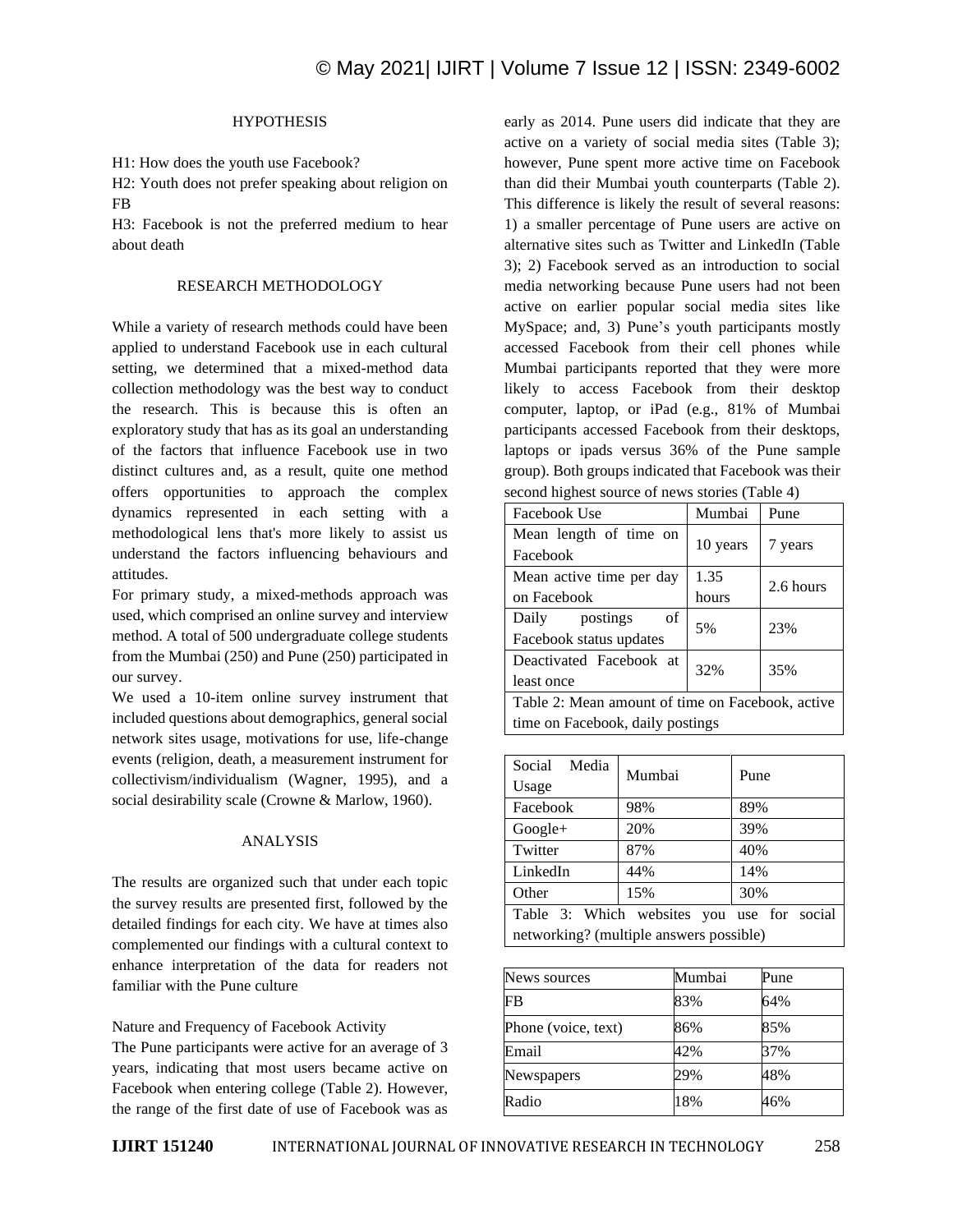# © May 2021| IJIRT | Volume 7 Issue 12 | ISSN: 2349-6002

| Television                                          | 45% | 43% |  |
|-----------------------------------------------------|-----|-----|--|
| Word of Mouth                                       | 33% | 39% |  |
| Table 4: Through which medium do you hear/read      |     |     |  |
| about news from home, friends and family relations? |     |     |  |

#### MOTIVATIONS TO USE FACEBOOK

We asked each participant to discuss how they used Facebook and what motivated them to join. The results from the analysis of open-ended questions offer insights regarding motivation for Facebook use.

The results from the analysis of the open-ended questions offer interesting insights regarding motivation. For example, Pune participants adopted Facebook primarily to connect to both old and new friends (Table 5). Facebook was perceived to be more fun (Table 5) as well as less expensive than local SMS/texting (Table 7), which generally charges users a fee for each text message. Other features of Facebook that users describe include advertising, information and news sharing, cultural learning, gaming, e-learning, and entertainment/socialization (Table 7). Cultural learning means sharing their cultural practices with different ethnic and geographic friends and learning things about other cultures and practices. An example of cultural learning is captured in what a Pune participant observed,

*"I saw [a picture of] a person dressed up in like sort of a skeleton costume, then she told me what was happening, it was somewhere in October, I can't remember, but they are celebrating Halloween and she explained to me what was Halloween and how it came and something like that"*

Another participant shared how she was able to use Facebook to learn about specific cultural practices in another Pune ethnic group when she observed,

*those events that mostly happen in our city because each tribe has got its own category of things, so somebody can post on Facebook they do this, some of the things like in their culture, they prefer doing this and this and this unlike in the other cultures, so they have different activities from others*

The activities mentioned most frequently by Mumbai participants overlapped somewhat with Pune activities, but there were also numerous unique uses highlighted by users from the Mumbaikar youth. For example, the most common activities listed by Mumbai participants included "creeping" (watching others' newsfeeds without actively participating or posting), posting photos, reviewing other users' photos, chatting, and keeping up with friends/family with whom that they had irregular contact or from whom they were separated geographically (Table 6). Mumbai participants joined Facebook because their friends were on it (Table 5) and the migration from MySpace to Facebook was often mentioned as the reason why they originally joined Facebook. FB participants also included connecting to old friends, albums, birthday wishing, and therefore the convenience of signing into other websites and services (Table 7).

|    | No Description                                                       | Frequency |
|----|----------------------------------------------------------------------|-----------|
|    | Responses from Pune Survey Respondents                               |           |
| 1. | Connecting with family and friends                                   | 24        |
| 2. | Connecting to new friends globally<br>(unknown friends)              | 23        |
| 3. | Peer pressure                                                        | 22        |
| 4. | Fun and enjoyable                                                    | 6         |
| 5. | Information<br>sharing<br>and<br>news<br>(including "gossip openly") | 6         |
|    | <b>Responses from Mumbai Survey Respondents</b>                      |           |
| 1. | Peer pressure                                                        | 116       |
| 2. | Connecting with friends (staying in<br>touch after high school)      | 27        |
| 3. | Curiosity                                                            | 7         |
| 4. | Popularity                                                           | 4         |
| 5. | To be "cool"                                                         | 3         |
|    | Table 5: What motivated you to join Facebook                         |           |

| <b>No</b> Description<br>Frequency              |                                                                              |    |  |
|-------------------------------------------------|------------------------------------------------------------------------------|----|--|
|                                                 | <b>Responses from Pune Survey Respondents</b>                                |    |  |
| 1.                                              | Chatting and private messaging                                               | 24 |  |
| 2.                                              | Comments, likes,<br>posting<br>$\overline{\text{on}}_{20}$<br>friends' walls |    |  |
| 3.                                              | Checking friends' status updates                                             | 17 |  |
| 4.                                              | Posting own photos                                                           | 11 |  |
| 5.                                              | Posting own status update                                                    | 8  |  |
| <b>Responses from Mumbai Survey Respondents</b> |                                                                              |    |  |
| 1.                                              | "Creep"                                                                      | 42 |  |
| 2.                                              | Newsfeed reading                                                             | 37 |  |
| $\overline{3}$ .                                | Posting own photos                                                           | 37 |  |
| 4.                                              | Chatting and private messaging                                               | 33 |  |
| 5.                                              | Viewing others' photos                                                       | 30 |  |
| Table 6: What activities do you do on Facebook? |                                                                              |    |  |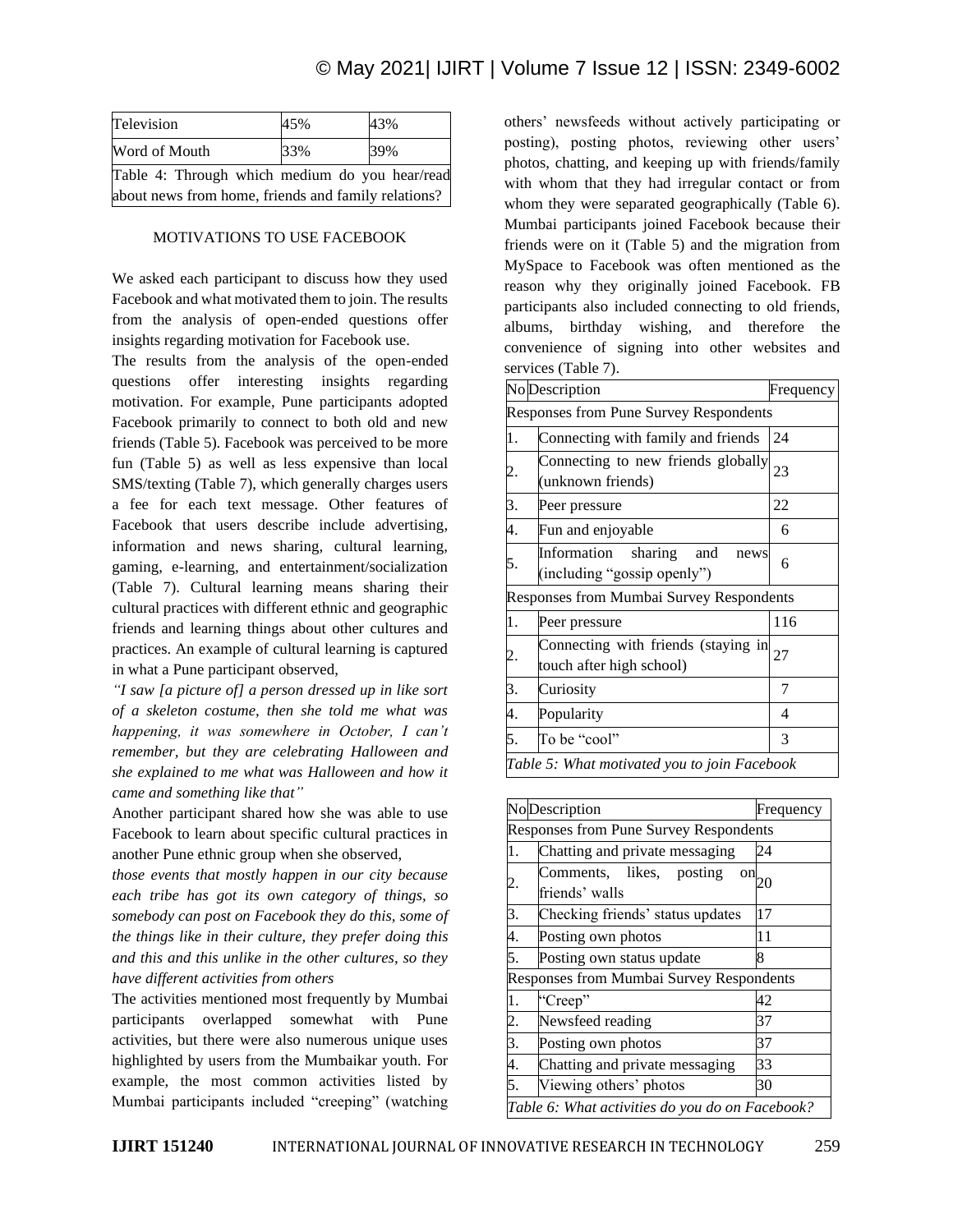|    | No. Responses<br>from                              |  | <b>Survey</b> Frequency |
|----|----------------------------------------------------|--|-------------------------|
|    | Respondents                                        |  |                         |
|    | <b>Responses from Pune Survey Respondents</b>      |  |                         |
| 1. | Connecting to known and unknown <sup>36</sup>      |  |                         |
|    | friends and family                                 |  |                         |
| 2. | Information and news sharing                       |  | 17                      |
| 3. | Economic gain:                                     |  | 14                      |
| 4. | Cost: lower cost to use Facebook9                  |  |                         |
|    | for texting/messaging                              |  |                         |
| 5. | Intercultural exchange                             |  | б                       |
|    | Responses from Mumbai Survey Respondents           |  |                         |
| 1. | Connecting to known friends and 31                 |  |                         |
|    | family                                             |  |                         |
| 2. | Convenience factors                                |  | 24                      |
| 3. | Information and news sharing                       |  | 5                       |
| 4. | E-Learning                                         |  | 4                       |
| 5. | Economic gain                                      |  |                         |
|    | Table 7: What type of activities do you personally |  |                         |

*Table 7: What type of activities do you personally participate in on Facebook?*

Interestingly, 31% of both Mumbai & Pune survey participants had deactivated Facebook at one time or another since they first signed up for the service. They cited reasons for discontinuing their usage like the distracting nature of Facebook (e.g., once they needed to review for exams), their distrust of Facebook "spying", Facebook fatigue, they were tired of Facebook "drama", and religious reasons (e.g., giving up Facebook for Lent).

# RELIGION

The survey results show that 50% of Pune survey participants post religious opinions or information while only 25% of Mumbai participants are comfortable posting content related to religion. In general, the Mumbai youth participants indicated that they avoid posting religious thoughts because they recognize that their friends are of a variety of different faiths and they fear it may offend others or they may be viewed as judgmental.

# DEATHS

The results of the survey indicate that both Pune and Mumbai participants thought that Facebook was useful in updating others about the death of a loved one, acquaintance, or celebrity. Specifically, Facebook was identified because the third most ordinarily used

method to conduct discussions or post updates about death (Table 9). Pune participants indicated that a designated family member usually does all the notifications. Death notification on Facebook takes four forms: a) on the deceased's wall, b) on the bereaved family member's wall, c) on their own wall, and d) as a private message.

| Deaths                                   | Mumbai Pune |     |
|------------------------------------------|-------------|-----|
| Call                                     | 55%         | 29% |
| Visit in person                          | 23%         | 21% |
| Facebook                                 | 23%         | 17% |
| Text/SMS                                 | 19%         | 7%  |
| Card                                     | 7%          | 2%  |
| Email                                    | 6%          | 5%  |
| Table 9: How do you notify about deaths? |             |     |

Surprisingly, the overwhelming majority of participants in both cultures indicated that Facebook was both effective and efficient in distributing information a few deaths. For example, 79% of Punekars and 92% of Mumbaikars survey participants indicated that Facebook had evolved over the time they had used it and that they had recognized and seen a change in how death notifications are exchanged. Specifically, they thought that Facebook use for death notifications was good because it gave people the power to succeed in family and friends more quickly, that they might be better informed about the deceased and therefore the family, that they might more easily offer condolences, which it allowed them to raised express their emotions and grief. Nevertheless, both groups saw both an upside and a downside to the immediacy of death notifications.

# **CONCLUSION**

The major reason for the shift in culture while using Facebook were as follows:

Deviations between off-line and on-line cultural practices

Facebook use in Pune seems to both be reflecting as well as influencing deeply rooted cultural practices. For example, although Punekars generally respect and maintain high power distance with, for instance, elders (e.g., parents, older relatives, village elders, etc.) who they interact with within the world, many of those social norms break down on Facebook. On the one